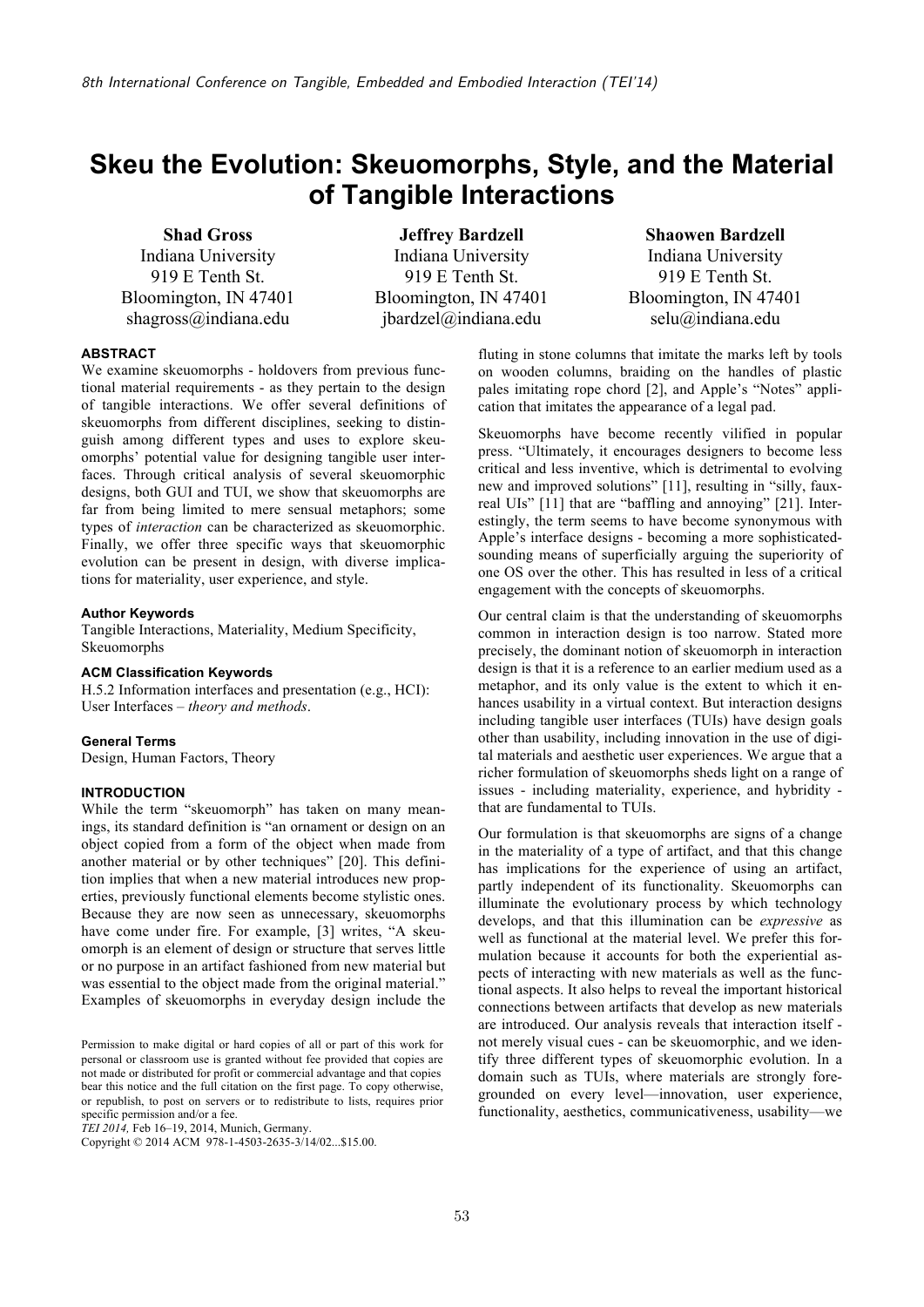believe that a strong theoretical understanding of skeuomorphs contributes to the core vocabulary of the field.

# **BACKGROUND**

Combining physical and digital materials, the design of tangible interactions can be very complex. New, composite materials [18, 22] create new properties for designers to employ, which may introduce a great number of functional affordances than are perceived [13]. These materials may also make previous design elements no longer functionally necessary or even desirable. However, as formal [15, 4] aspects of a design, skeuomorphs also have connections to the materiality of an artifact, meaning they can play an important role as an expressive [10] element of an artifact's style [9]. An exploration of the "material simulation" [15] of skeuomorphs may be beneficial to designing for materiality. We suggest that there is room for both negative and positive views of skeuomorphs in tangible interactions. A review of the few occurrences of the concept in an HCI / computational context will help to illuminate this debate.

Wiberg [23] mentions skeuomorphs in his study on materials. He proposes what will here be referred to as the *deliberate-choice* formulation of skeuomorphs. He writes, "In some designs, an object might look as if it is made of a certain material when in fact it is not (e.g., a wooden table might not be made out of solid wood, but might in fact only demonstrate a ''wooden character,'' while the table surface might, in fact, be made out of plastic)" [23]. This suggests that a designer has made a deliberate choice that the table should look like wood. Moving into the realm of interaction design "a skeuomorph borrows its material look from a real-life everyday object (like a physical book or a physical calendar) which is then re-represented digitally" [23]. When moving from the physically constrained forms of paper and binding agents, traces of these elements still appear in similar digital applications in the forms of pixels representing binding thread, pages, and even the functionality of turning a page. Wiberg problematizes skeuomorphs, however, pointing out that they can be not "authentic" in their appearance. "Is the appearance equal to 'the real thing,' that is, what you see is what you get, or is it built around a certain metaphor" [23]?

The deliberate-choice formulation of skeuomorph is quite common in digital interfaces. Typically, these skeuomorphs behave similarly to affordances and metaphors, that is, by taking visual cues from the familiar as a means to explain the strange. But visual skeuomorphs can also impede the usability of a new artifact in the same ways that overly specific metaphors have been shown to do[5]. As we have shown, this use of skeuomorphs has been criticized in both popular and academic writings.

But there is another formulation of skeuomorphs that presents them in a very different light. Information scientist Nicholas Gessler [8] evokes skeuomorphs to explore evolutionary computing. Evolutionary computing uses the processes and systems employed by biological evolution (e.g. selection, fitness, and mutation) as a way to solve complex optimization problems. Gessler's argument is that the ties to the specifics of *biological* evolution can be skeuomorphic – inadvertently carried over from the physical materials of biology and hindering what is possible in digital material. "Failing a comprehensive theory explaining why these systems should operate in silicon in the same way as they do in carbon, we have a mixed metaphor, a scrambled skeuomorphic system par excellence" [8]. This uncritical carrying-over of carbon-based biological elements into the silicon-based elements of computing suggests that skeuomorphs can be inadvertent, artifacts of evolution rather than deliberate choice; we refer to this as the *evolutionary* formulation. Just as biological organs may stick around after their biological usefulness (e.g., the Erector Pili, which raise hair but still appear as "goosebumps" even in cases of diminished hairiness), elements of a design may be carried over from previous artifacts.

Philosopher and literary critic Dan O' Hara further describes the difference between Gessler's definition and the one more commonly employed in the popular press. "What's being called 'skeuomorphic' is not at all skeuomorphic… They're kitsch visual metaphors, but they're not the unintentional side-effects of technological evolution" [O'Hara in 1]. The evolutionary formulation leaves little room for design intention with regards to skeuomorphs. In other words, Gessler and O'Hara use skeuomorphs to describe a very different phenomenon than what we see in the HCI and design literatures.

The evolutionary formulation allows historians and archaeologists to place an artifact in a specific context in relation to other artifacts. Just as biologists can use an extraneous organ or bodily form to show how animals are related to each other, skeuomorphic forms can place a particular artifact in a lineage of other artifacts. Lack of intention partially contributes to this evolution. Architect and design theorist Christopher Alexander [paraphrased in 3] clarifies this by dividing the design into "unselfconscious" and "selfconscious processes." An unselfconscious process is driven by an attempt at exact replication while a self-conscious process is driven by theory and a desire for innovation. In O'Hara's definition, skeuomorphs are a result of an unselfconscious process.

Rather than leaving the deliberate-choice and evolutionary formulations at odds, we propose a third formulation that builds on their commonalties. Our formulation is that skeuomorphs are evolutionary, but their use may not be entirely unselfconscious. We will refer to this as the *self-conscious evolutionary* formulation of skeuomorphs. In both the deliberate-choice and evolutionary formulations, skeuomorphs are seen as indicators of an evolutionary process. In a discipline like archaeology, this can reveal connections between artifacts where other records of technological advances are unavailable. In a contemporary context such as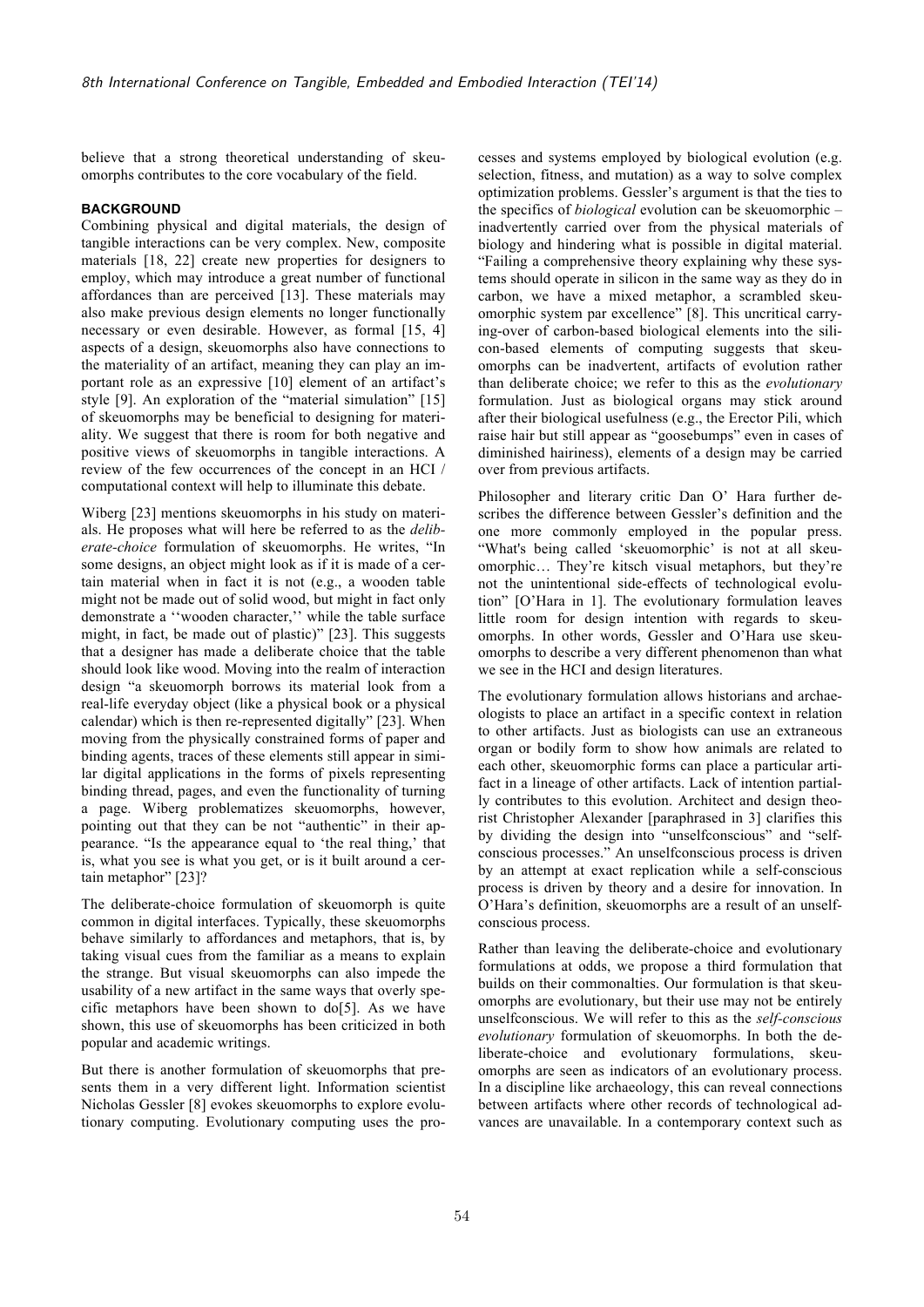the design of tangible interactions, this extends more historical and tradition-oriented views of material [e.g. 19, 6, 12] and further illuminates the materiality of designs. Skeuomorphs highlight meanings, experiences, and expressions associated with materials. They relate form and function in an artifact in a way that brackets off causal need: the materials do not require that a specific form be employed, but that form is still used. This means the use of specific forms is predominantly for expressive purposes. In terms of style, this can help to make explicit the expressive capabilities of materials, which we argue should be understood as equal to, not subordinate to, functionality and usability. For tangible interactions, skeuomorphs provide a way of looking at the relationship between materials and materiality.

## **APPROACH**

To explore the roles and meanings of skeuomorphs in TUI, we use interaction criticism [2]. This hermeneutic approach involves the interpretation of the observer characterized by careful close reading of a text (or work), performed in conjunction with an informed understanding of related texts, the contexts (including social, material, and technical) of their creation, and any publicly available records about the intentions of their authors (in this case: designers) and their reception in public [2]. Given that skeuomorphs are stylistic elements, the specific form of this hermeneutic approach will be guided by an understanding of style. As [9] describe, a stylistic analysis involves both a historical and a critical perspective – looking at how an artifact's formal qualities fit into the temporal continuum of formal qualities in other, related artifacts. This temporal element of stylistic analysis is particularly suitable to skeuomorphs given that they are, themselves, references to previous artifacts. The nature of the artifacts in question requires that their skeuomorphs be examined in terms of material and formal qualities, but also in terms of their interactive context.

These specific skeuomorphic artifacts were chosen as a means of balancing breadth and depth for this investigation. Given the large number of digital skeuomorphs, three examples were chosen because they are typical and widely known. As a common provider of digital skeuomorphs, one of these is taken from Apple (Notes), and the other two are tomorrow.do and Poly Ana. These examples will be used to build a critical understanding of relationships between design decisions and resulting experiences that can reasonably be attributed to specific uses of skeuomorphs.

In addition to these GUI-based skeuomorphs, we consider two examples of skeuomorphic design in TUI. We have chosen only two examples to allow space for a more indepth analysis of the greater complexity provided by the combination of digital and physical materials. The first of these is the iTypewriter, an addition to an iPad that turns it into a typewriter, and the second is metaDESK, a physical manifestation of a Graphical User Interface (GUI).

# **CRITICAL ANALYSIS OF DIGITAL SKEUOMORPHS**

For digital skeuomorphs, we examine three examples. These examples are not intended to represent all skeuomorphs, but rather to illustrate and support the exploration of different facets of skeuomorphic design.

## **Poly-Ana**

A virtual synthesizer for the production of electronic music, Poly-Ana's interface is comprised of a number of dials, switches, and a full keyboard (fig. 1 left). These elements are laid out on the screen in a manner similar to how they would be laid out on a physical synthesizer – grouped on a basis of the kinds of signal manipulation they cause. The different UI elements all have visual appearances that correspond to their analog counterparts. Consistent shading, reflective metal, and glossy keyboard keys all create a photo-realistic image of a synthesizer. The customizable background even looks like the surface of an analog synthesizer, with examples of alternate backgrounds all displaying reference to physical materials.

Its strict adherence to the visuals of physical materials emphasizes the physical as opposed to the digital. We read these skeuomorphs as more than a usability-enhancing metaphor. Because of their strong emphasis, the design implicitly argues that in some ways the physical is superior to the digital. At one level, more common to metaphor, this superiority of the physical would refer to the intuitive nature of the affordances of that material. However, the level of detail presented in the various controls of Poly-Ana far exceeds the requirements for this purpose. This level of fidelity to analog synthesizers presents a different kind of response to the nature of the digital.

In a domain like music production, where aesthetics and the creative, nuanced use of material are important, expressive details take on a heightened importance. The specific nuances of the sounds created by analog synthesizers are held in high regard for having qualities that are not found in the digital. The visual skeuomorphs in Poly-Ana's interface are an extension of this. As a tool for creativity, an important part of the interface is how it *engages* the user as a creative artist. The use of highly detailed visual representation of physical materials makes a statement about something lacking in traditional GUI representations, which historically have been deliberately minimal and inorganic. From an overly simplified view of skeuomorphs, Poly-Ana's design is a gimmicky and cheap means of making an interface look cool. From an evolutionary standpoint, these are aspects of an expressive instrument intended to inspire its users, in part by embodying a concern for quality in material craftsmanship. In this framing, the skeuomorphic design elements in Poly-Ana are a subtle means of helping musicians to produce good music.

# **Apple Notes**

Notes began as a device application and then became a desktop/laptop application with similar styling. Here we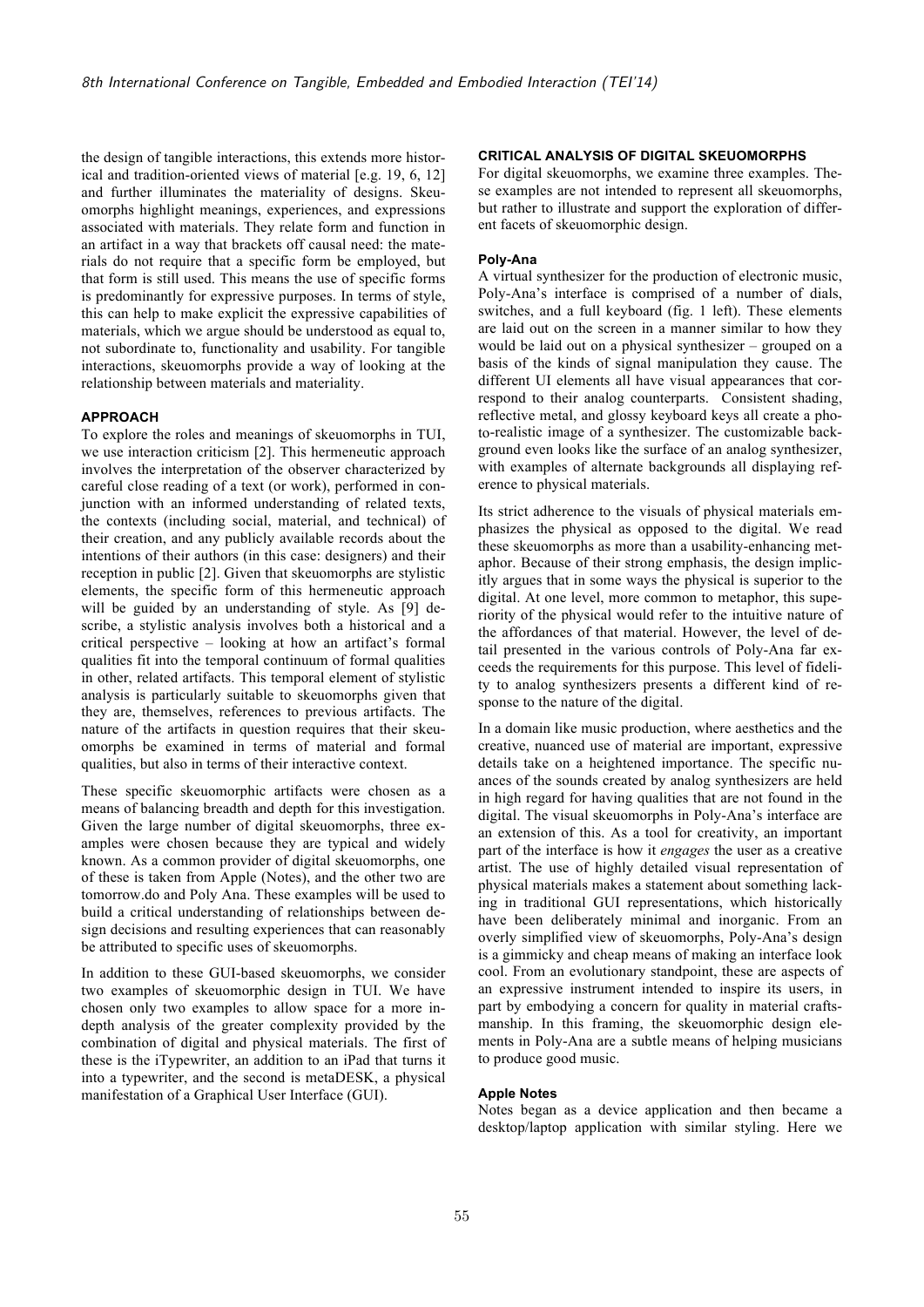will focus on the desktop/laptop version. The bulk of the interface appears similar to a legal pad. This is set on a representation of a desk blotter that wraps around a sidebar containing a list of the different notes available and other UI controls. In terms of skeuomorphic elements, the part of the interface where the user actually writes is the standard legal pad yellow, complete with gray rules for the text. By default, the text in this area is Noteworthy, a script font that emulates handwriting. The pad has a leather-textured binding with a large number of remnants of torn yellow pages above the writing space. The "desk blotter" backdrop has a black leather texture, complete with stitches, running around the periphery.

With the addition of the elements of a desk blotter, this design harkens back to the desktop metaphor of early GUI design. Just like the calendar, though, these elements do not seem to add much to the explanation of how this design functions. Instead, they point more to the qualities and values built into these items as well as the assumed user. A desktop blotter is an item that is commonly used to protect a desk, and a leather blotter denotes a certain level of taste and sophistication. Collectively, these elements point to a luxurious, valuable item. This expression of luxury also comes with the belief that the user will be able to not only recognize these symbols of value, but also will be able to transfer them to the experience of using Notes.

However, this raises some questions. Notes is a free application that comes bundled with the OS; its functionality is extremely limited and for any serious writing or document production, its user will need to upgrade to a real word processor. The paper-world activity that it translates into computing was also originally cheap and simple, for examples, notes made on napkins, scraps of paper, and even body parts. Whereas Poly-Ana uses elements of a previous style to link old and new, enhancing a sense of fit for a highly specialized creativity tool whose medium has evolved, Notes couples strong connotations of luxury with a free and simplistic tool. Poly-Ana stylistically asserts that it is equivalent—functionally and expressively—to a very expensive piece of technical equipment. Notes asserts that it is a luxurious free single-function application, something akin to a diamond-studded scrap of dinner napkin.



**Figure 1 left: Poly-Ana from http://www.admiralquality.com/ right: tomorrow.do screencapture**

# **tomorrow.do**

While Notes tries to imply a certain quality, in terms of the cost and durability of the objects being represented, skeuomorphs need not always focus on things being nice and neat. The website tomorrow.do (a task manager available in app form for mobile and tablet as well), offers a two-day task list in the form of two pages in a book.

This website does have some of the elements seen before (e.g. wooden desk and a leather bound book) but there is also a coffee stain on one of the pages of the book. Stretching the browser window results in the appearance of the offending coffee cup, a post-it note, uncapped pen, scuff marks, and some wiring (fig. 1 right). Taken in combination, these elements combine to create a slightly messy, disorganized desk.

This defines the user differently than previous examples. While the organized desk spaces of the Apple apps place the user in the role of someone whom is on top of things, this presents the user as someone who may be treading water - exactly the kind of person who needs a task manager. In one sense, this could be seen as the app not working  $-$  if the person using it still had a messy desk, then the task list has not accomplished its function of offloading organization. In a different sense, it serves as a reminder of why the app is necessary. At any rate, this design uses skeuomorphs to express the visual language of the interface to the phenomenology of its use in a witty and empathic way.

# **CRITICAL ANALYSIS OF TANGIBLE SKEUOMORPHS**

To explore how skeuomorphs return to the physical in tangible interactions, we analyze two skeuomorphic tangible interactions. We describe both similarly to the previous digital/virtual skeuomorphs, but with added emphasis on how the physical materials used add a further dynamic to the nature of the skeuomorphs.

#### **iTypewriter**

The iTypewriter is an addition to an iPad that adds aspects of a typewriter to the experience of using an iPad (fig. 2 left). The iTypewriter is the creation of industrial designer Austin Yang. This device meets Fishkin's basic definition of a "tangible interface": "a user uses their hands to manipulate some physical object(s) via physical gestures; a computer system detects this, alters its state, and gives feedback accordingly" [7]. In terms of interactivity, iTypewriter is hardly novel as a tangible interaction – the setup seems to be a closer relative to early digital word processors than to the kind of designs that come out of the Tangible Media Lab. However, its reference to early digital word processors is the very reason that it is pertinent to this discussion.

The iTypewriter has a matte body that creates a frame surrounding the mostly open area in which the keys are placed. The iPad itself sits within the opposite side of the machine, facing the user, in a position similar to that of paper in a traditional typewriter. It is only slightly larger in width than the iPad, making the whole apparatus smaller than a full sized typewriter. The keys themselves are slightly smaller than the size of the keys on the iPad's digital keyboard and are laid out in three tiers, corresponding in layout to the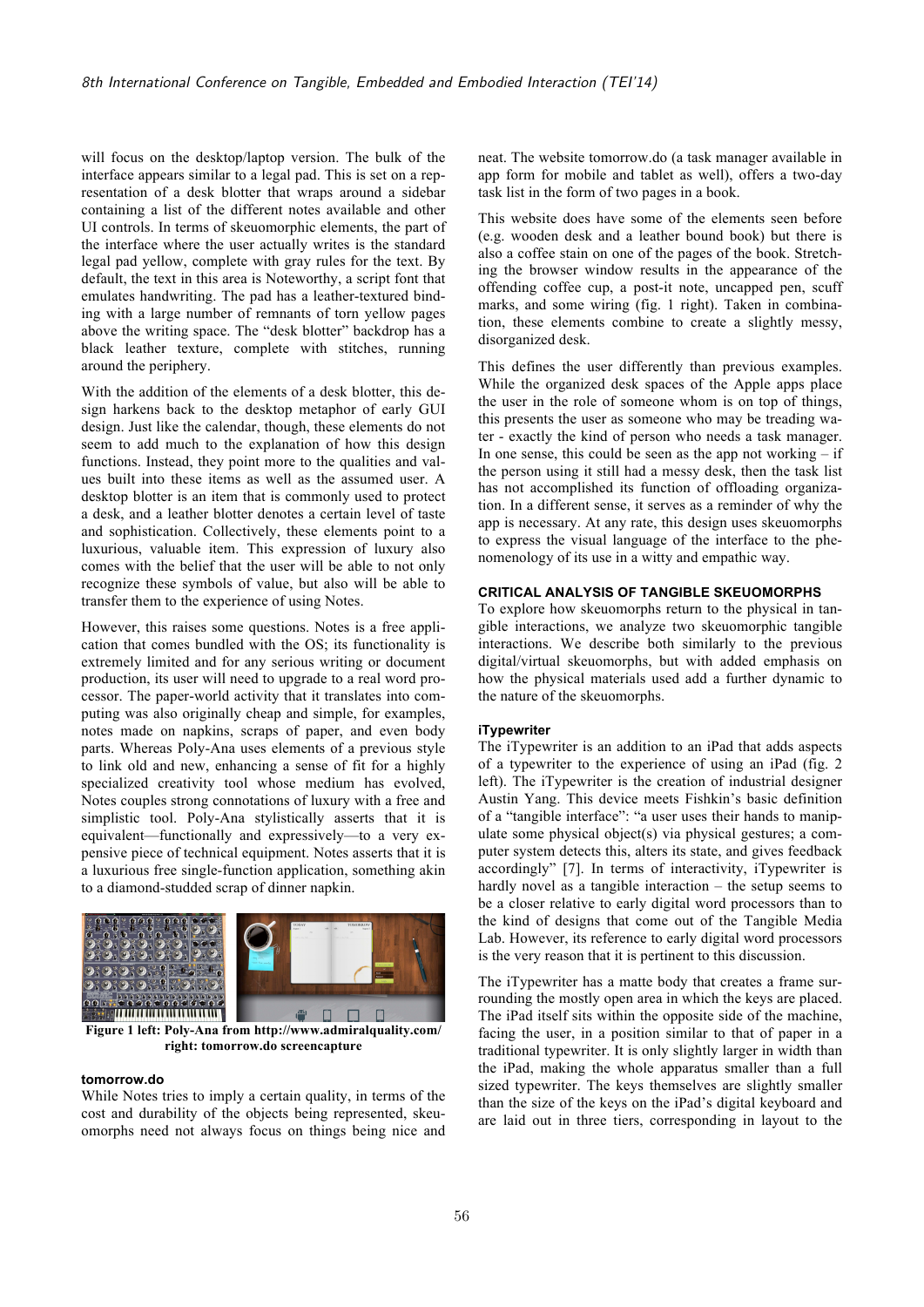letters on the iPad's screen keyboard (as opposed to the QWERTY layout used on computer and traditional typewriters). Each key connects to an arm in the body of the machine. Pressing the keys causes an arm to rise on the side of the typewriter towards the iPad. These arms are tipped with capacitive material. That capacitive material strikes the screen of the iPad, hitting the key on the virtual keyboard that corresponds to the one pressed on the iTypewriter's keyboard. This produces both an audible clank and the tangible feedback similar to a traditional typewriter.

Since skeuomorphs result from a change of material making certain forms unnecessary, it becomes important to consider what materials have changed in the iTypewriter. Unlike a traditional typewriter, the iTypewriter uses the iPad as both paper and ink. While the overall form of the typewriter is not that different from a traditional typewriter, and the traditional typewriter's action - tapping a key that activates a striking arm, producing a letter. However, the form and materials that accomplish this have changed with respect to the replacement of paper with an iPad. Capacitive tips are needed to make the arms activate the iPad's screen. Slightly subtler, a traditional typewriter operates by striking in the same spot and moving the paper. This makes for a different kind of form than that of the iPad or that of a traditional typewriter. This supports Bassalla's [3] observation that sometimes emulating a previous form in new materials can cause an increase in the difficulty of construction.

The iTypewriter gives two main reasons for the creation of this device: "users… can use this familiar typewriter and type in a familiar way" [24], anachronistically referring to "typists" as "users." Similar to digital skeuomorphs, this shows a merging of stylistic form and function. The idea of familiarity also brings this skeuomorph into the realm of metaphor – the typewriter serving as a metaphor iPad operation. The process of typing, as opposed to tapping on a pad, also gives important feedback on the process, making it functional as well. While the style of a traditional typewriter values the interaction of an older time, tangible aspects of the interface cause style, form, and function to become even more entwined than in digital skeuomorphs.



**Figure 2 left: iTypewriter from [24], right: metaDESK from [14]**

## **metaDESK**

Whereas the iTypewriter takes the physical form of a typewriter and applies it to the more digitally-based interaction of an iPad, metaDESK takes the opposite approach of bringing the elements of digital interaction into the realm of the physical (fig. 2 right). An early Tangible User Interface (TUI) from Ishii and Ullmer, the metaDESK employs the metaphors of computing as a means of tangible interaction. The metaDESK consists of a nearly horizontal back projected graphical surface; the "activeLENS," an armmounted LCD screen; the "passiveLENS," a passive optically transparent "lens" actively mediated by the desk; "phicons," physical icons; and instruments which are used on the surface of the desk [14]. Although the interface style of metaDESK could be applied to a number of different interactions, the one that is associated with it is Tangible Geospace. This interaction uses a transparent model of the Great Dome and the MIT Media Lab as phicons. When these elements are placed onto the graphical surface, a map of MIT's campus appears, with its orientation and scale corresponding to the positions and orientations of the phicons. The activeLENS and passiveLENS both allow for different views of the information displayed on the map. The activeLENS displays a 3D version of the map while the passiveLENS shows additional aspects of the map. Taken collectively, the metaDESK is a very literal translation from GUI to TUI.

Previously described skeuomorphs had explicitly, and in great detail, applied the formal elements of physical materials to digital material. In moving back to the world of the physical, metaDESK takes the formal elements of a GUI and builds them into physical objects. Icons become phicons, windows become lenses, and handles, the drag-able parts of a GUI, become phandles [14]. These elements themselves are based upon metaphors to help guide users in controlling a computer. As a metaphor, these elements have been reduced to their functional elements, removing the specific attributes of physical materials. Bringing the interaction back into the physical world, metaDESK uses forms that also minimally emphasize function. They are icons, windows, and handles mapped directly into three dimensions.

The use of forms that are taken directly from digital material has implications for the interactions that are possible with metaDESK. Although these representations of digital elements have all the properties of physical materials, their function within the design is reduced to the operations of a GUI. In a sense, interaction itself with metaDESK is skeuomorphic as well. That interaction is intended to be the same as interacting with GUI, but taking "advantage of natural physical affordances" [14]. However, the affordances of physical forms are not as limited as the forms of a GUI [13]. Nonetheless, the interaction with metaDESK is constrained to the same type of interaction found in GUIs. This is not to say that metaDESKis flawed; it merely shows how this TUI carries over its interaction along with the formal elements of its components.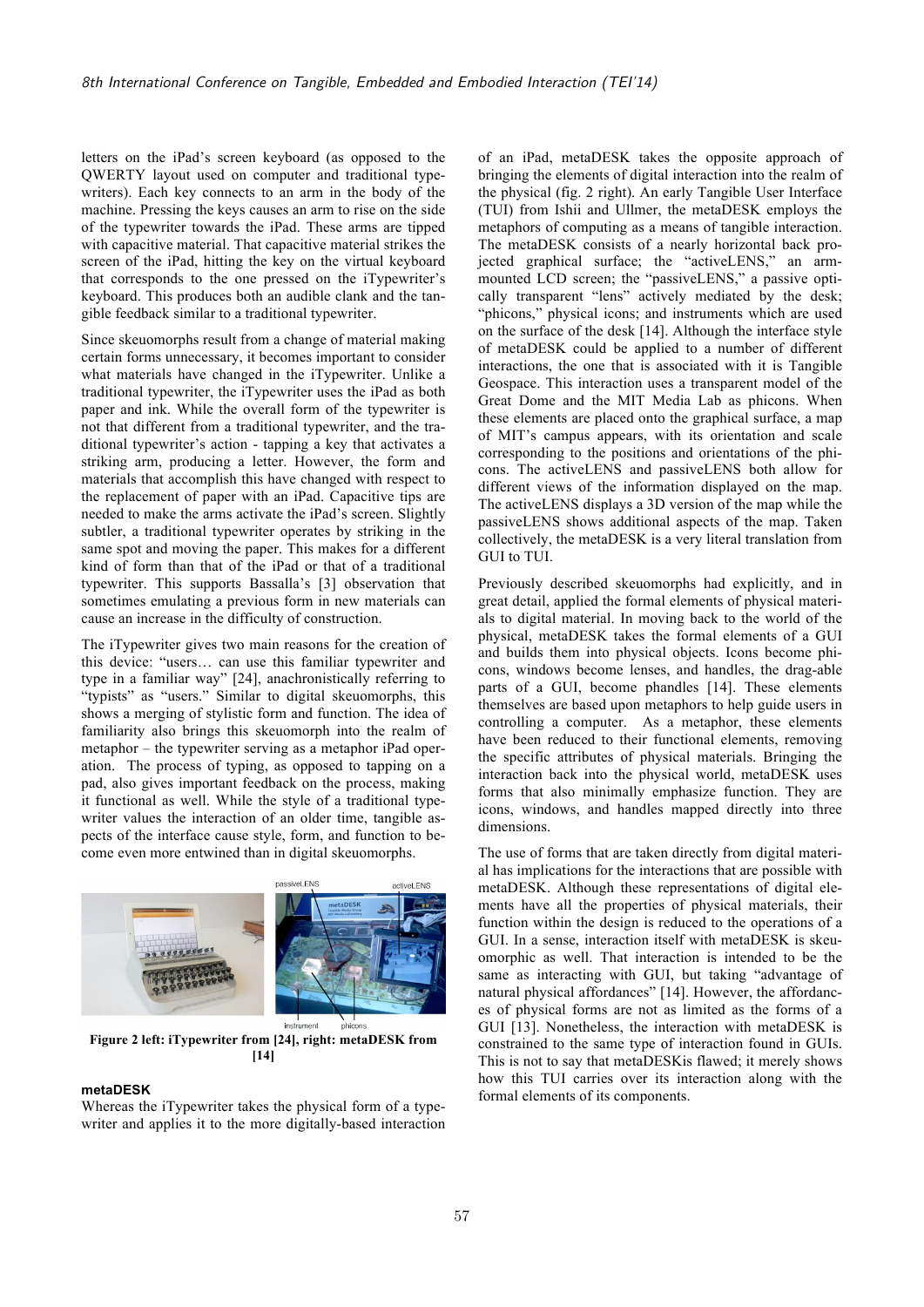The physical skeuomorphs of digital materials that we see in metaDESK seem to be the opposite of the digital skeuomorphs of physical material seen in Notes and other applications. The use of GUI forms in metaDESK seem to favor expressions and behaviors that are specific to the digital realm. In other words, whereas applications such as Poly-Ana or Notes seem to suggest that the expressive capabilities of digital material are impoverished compared to those of physical material, metaDESK proposes that the functional forms of materials are less useful to digital interaction. However, in a complex twist, the forms taken from GUIs are themselves skeuomorphic metaphors of physical objects (windows, icons, handles, etc) once used to make computer interactions more accessible. One interpretation of this could be that the metaphor of physical material is preferable to actual material in tangible interactions. Alternately, the functional forms used in GUIs are its expressive forms as well. The stylistic elements of digital material are its functional elements. In either situation, the style of metaDESK is provocatively entangled in its function.

# **DISCUSSION**

As a record of the ways that technological artifacts evolve, skeuomorphs present a number of implications for understanding how these artifacts relate to each other in terms of function and style - implications that can be leveraged to inform design.

# **Skeuomorphic Interaction**

While in the context of digital applications skeuomorphs often seek to represent non-digital materials, the skeuomorphs in tangible interactions play a different role. Rather than just visually replicating the properties of a material, the skeuomorphs in the two tangible interactions described here do not just visually take on previous forms, but they also tangibly construct those forms and employ them as part of an interactive whole. This suggests that the interaction itself is skeuomorphic - that is, interactive behaviors are hybridized behaviors bridging the carbon and silicon realms in a far more literal way than Gessler describes, as summarized earlier. Interaction itself becomes another stylistic element for the designer to employ.

In the case of the iTypewriter, a visual representation of a typewriter could have been used, (there are a number of computer accessories that emulate the appearance of a typewriter) but instead the application faithfully reproduces the function and interaction of a typewriter around the new material composite of the iPad. The metaDESK takes the interactions of a GUI and maps them into 3-dimensional space using physical materials. While these materials take forms that resemble their computational counterparts, the most striking skeuomorph is the interaction, not a graphical design choice.

This means that interaction itself is intimately tied to style in such a way as to sometimes make them difficult to distinguish. In the case of the iTypewriter, its functioning as a typewriter is supported by materials that are necessary, but the form of typewriter is not necessary to type on an iPad. These necessary materials support the style of typewriter's functioning, and in turn affect the functioning of the iPad. The metaDESK's operation has a style similar to desktop environment, and this constrains activities, for example by making rotations of both phicons unviable [14]. What makes these interactions skeuomorphic is the level of specificity with which they capture the experiences they are emulating in new materials. Interacting with the metaDESK is very similar to interacting with a GUI, just with physical material; interacting with the iTypewriter is very similar to interacting with a typewriter, but with an iPad replacing the paper. This means that style, in tangible interactions, should not be considered independent of the function of that interaction; that is, style is not just a "skin" on top of Platonically unchanging functional substrate. It also means that style has important ramifications for the functioning of a tangible interaction. This makes it difficult to write off an aspect of a design as "merely" aesthetic or stylistic, as they have real implications for the use of the artifact, both in terms of interactive behaviors and in terms of the felt experience.

This blurring the lines between style and function should not conflate the two ideas however. There are important distinctions between style and function that are illustrated by skeuomorphs. Of particular importance are the ways that these two ideas evolve. In an tangible interaction context, where style and function intermingle, it becomes especially important to also understand how these different evolutionary tracks affect each other as they are evolving.

## **Skeuomorphs as Stylistic and Functional Evolution**

The analysis of digital and tangible interactions that employ skeuomorphs has shown that the evolutionary course of skeuomorphs is not always the same. Here we will describe three types of evolutionary developments – styleborrowing, style-mediating, and function-giving. While not inclusive of all skeuomorphs, these three types of evolution emerge from our critical analyses and can be differentiated by how style relates to function.

Fundamental to the process of designing tangible interactions is the use of new materials in the context of computing. This may also include new materials that are composites of digital and physical materials that can be treated as a single material [18, 22]. These new materials have new properties that allow them to do things that previously were not possible. As with more traditional materials, these new possibilities make certain forms unnecessary. The occurrence of these forms in new materials becomes skeuomorphic and stylistic. Within this definition of skeuomorph is one movement of the evolution of style and function – the shift from function to style.

# **Style-Borrowing Evolution.**

In the examples featuring digital skeuomorphs, we saw how skeuomorphs brought aesthetic qualities and their attendant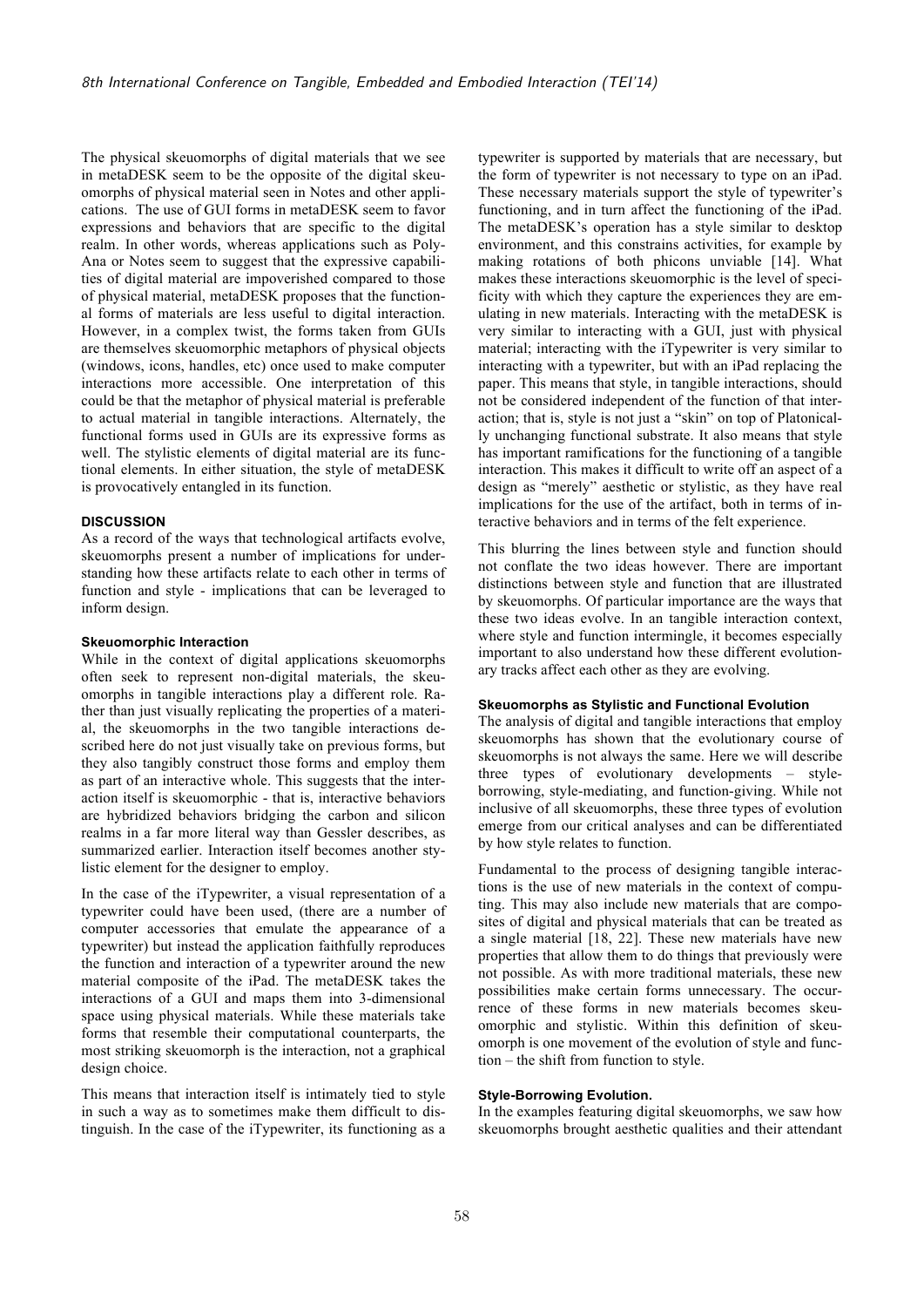connotations that were missing from the digital material into it, for better or worse. By carrying over concepts such as beauty, luxury, and individuality from physical material, there is an implicit argument that these stylistic conventions had not been sufficiently developed in the digital material; otherwise, skeuomorphs introducing them wouldn't be necessary. Such skeuomorphs imply that digital material is either not well suited for such forms of expression or it is incapable of expressing such things. However, what a material is perceived to be good at expressing is subject to change over time, and recognizing that absence can catalyze change. The appearance and recognition of a skeuomorph, then, becomes as much about functional efficiency as it does about a perceived lacking of expressive capabilities in a given material.

This move from function to style is what we will refer to as a *style-borrowing evolution,* pulling formal qualities directly from the properties of an earlier design material into a new one. The formal elements that are carried over from a previous material are rooted in the physical properties of that material. The leather blotter of Notes connotes elements of the materiality of actual leather blotters – durability, resilience, luxuriousness, or, more broadly, professional success, being organized and on top of things, and so forth. The use of the skeuomorph, then, is a reference to these actual properties, attempting to transfer these properties to the newer material. Thus, the use of skeuomorphs that employ style-borrowing evolution in an artifact may point to a lack of medium-specific forms of expression established in that artifact's material. This kind of evolution attempts to maintain the connections between materiality and function in spite of a change in material.

## **Style-Mediating Evolution.**

In the example of the metaDESK, a different kind of evolution is shown, what we will call *style*-*mediating evolution*. While the windows, icons, and handles are important functional elements of interacting with computers in a virtual desktop environment, these elements do not have that same function when brought into the tangible world. However, these elements are themselves metaphors – a reduced version of yet another material. While this is a functional element, it also shows certain stylistic decisions in terms of what is kept in the metaphor and what gets left out. The skeuomorphs in metaDESK not only constitute a style built off of a previously functional element, but they also constitute a style that is built off of another style, hence the term *style*-*mediating evolution.* As with the previous type of evolution, the implicit argument is that there is something lacking in the capabilities of the physical materials that control computers and that by emulating the stylized function of computers, better results can be achieved. However, this becomes physical material emulating physical material mediated by digital material.

As changes occur in the expressive capabilities of digital material, so too would they need to change in the physical material representing it. This can be seen in the later work that came out of MIT's Tangible Media Lab (e.g., Illuminating Clay [17] and Amphorm [16]) where new styles of interaction are introduced along with respect to changes in how the functioning of the digital material changes in terms of both style and function. Robles and Wiberg's example of IceHotel X [18] also exemplifies this kind of mediated evolution after further development of the stylistic use of digital material – showing representations of meaningful physical phenomena, mediated by technology, in digital material.

**Function-Giving Evolution**. Finally, there is an evolution from style to function. This type of evolution is antagonistic to the very idea of skeuomorphs, which are predicated on the concept of functional obsolescence, but it can result from the use of a skeuomorph. The iTypewriter introduces the style of interaction that comes from a traditional typewriter. The introduction of this style to the use of an iPad has certain implications for the device's functionality. The haptic feedback that the keys give in this kind of interaction is an example of such a functional element. While adding a typewriter to an iPad is not the only means to arrive at such feedback, it is a consequence of the introduction of that style.

This final evolution is a *function-giving evolution* and its consequences can be both positive and negative. While the typewriter shows how a functional benefit can come from the introduction of a new style, it is more frequent for skeuomorphs to be noticed when the opposite occurs – when a stylistic element introduces problems which need to be resolved in order for the artifact to be usable. In interaction design, we see complaints that skeuomorphism "hinders an 'efficient interaction' and optimum usability" [11]. This sub-optimal usability means that the users are required to exert extra effort when interacting with the artifact. However, if users have a real choice (i.e., an alternative in the market) but continue to use it anyway, we can reasonably infer that there is an investment in that style. Not every interaction with a computer can be reduced to task completion, and this final evolutionary effect shows how expressive and aesthetic aspects of the experience of interaction can contribute to the value of a design beyond its functional efficiency.

With these evolutionary aspects of how skeuomorphs emerge in tangible interactions, we return to the concept of skeuomorphs as inauthentic. Examining skeuomorphs as an aspect of the evolution of technology has shifted understanding away from this aspect of skeuomorphs, but it still remains as an important critique of their use. Using a leather blotter as a background begs the question of whether any note taking application can truly be "luxurious," and whether that sense of luxury is actually honest to the application or not. Such questions require a level of analysis that extends beyond the purpose and space of this paper. Rather than advocating for or against the use of skeuomorphs, these three descriptions of the evolution of technology suggest